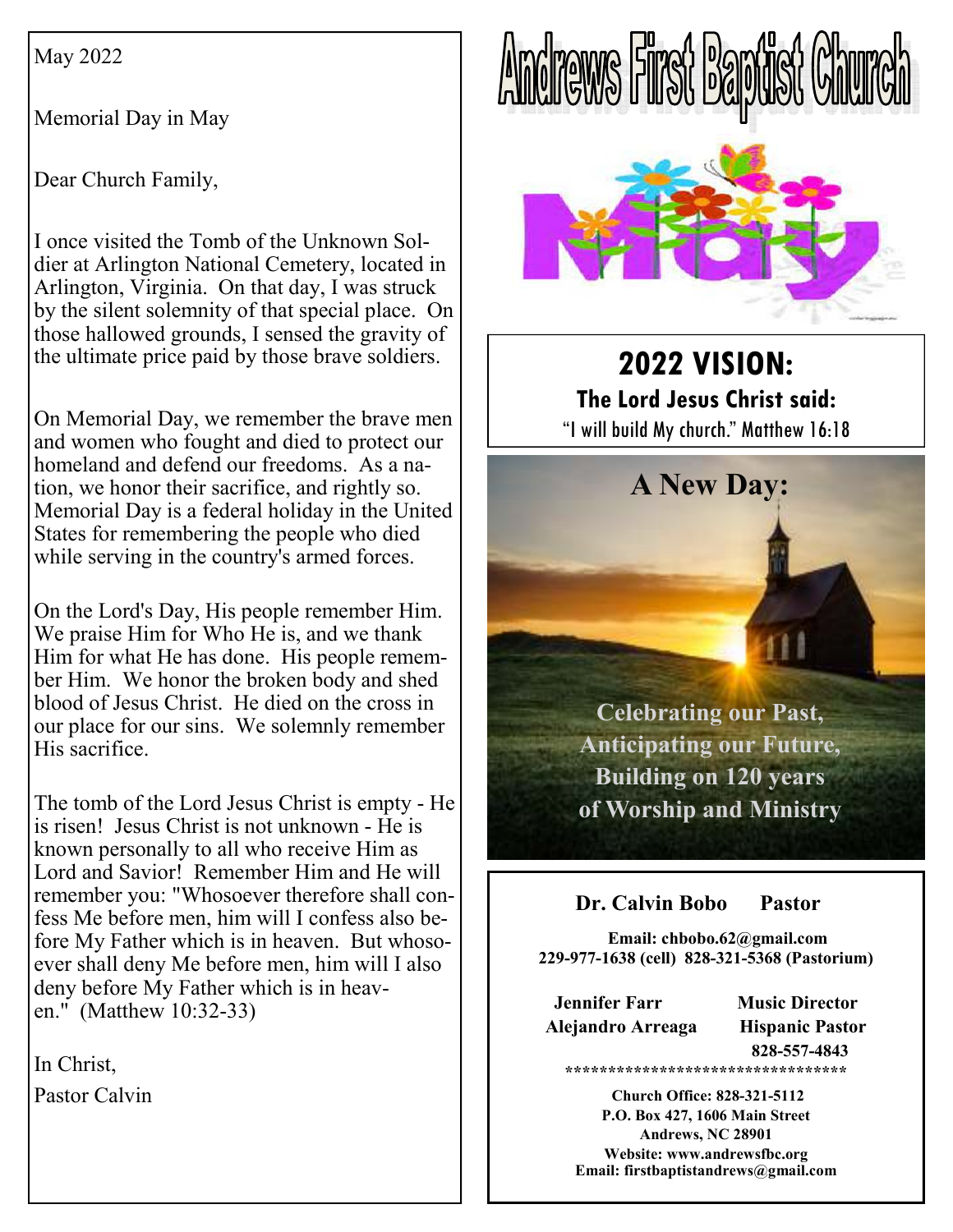## **WMU NEWS MAY 2022**

April showers bring May flowers or so they say. Hopefully, this month will bring some warmer temperatures as well. The outside is calling!!

May is also the month we celebrate Mother's Day. If your mother is still with you, celebrate her with more than just gifts or flowers, but with yourself. Tell her how much you love her and how special she is. I wish I still had my mother with me, but I am so grateful to God for giving me a Christian mother (and father) who loved the Lord and who shared that love with me. I am so blessed by God's gift of my mother. Don't forget, May  $8<sup>th</sup>$  is Mother's Day!

Also in May, we accept the special offering for NC Baptist Hospital which has been known as the Mother's Day Offering. Envelopes and inserts will be available outside the sanctuary.

Other May dates to put on your calendar include:

May  $5<sup>th</sup>$ -National Day of Prayer. Be sure to take time that day to be a part of an organized event or be alone to pray for our nation and ask God to have mercy on us all.

May 10<sup>th</sup>-Far West Aging Well Conference, held at Peachtree Memorial; 10 AM-2 PM. Cost is \$10 and includes lunch. See sign up sheet on Young At Hearts bulletin board.

May 14<sup>th</sup>-2022 Disaster Relief Training Region 10. Held at Peachtree Memorial Baptist Church. Information on WMU bulletin board.

May  $27<sup>th</sup>$ - Our Game Night resumes after a long winter. Bring your favorite game and friends to Fellowship Hall at 6:00 pm. We'll have a fun time of fellowship and snacks, of course.

So, mark your calendars with all these dates so you won't miss these special event.

God bless you all-Helen



*NC Baptist Hospital* 

North Carolina Baptist Hospital **Mother's** 



.I am your God, I will strengthen you I will HELP you. Isaiah 41:10

We rejoice in the HOPE of the glory of God. Romans 5:2

 After rescheduling because of snow and rain, God blessed us with a beautiful day Good Friday. for our Operation HELP/HOPE clothes give away. Ministering to approximately 100 we noticed so many that came were grandmothers looking for grand and great grandchildren clothes and shoes. This putting a vision before us to do a fall/winter clothes give away in September. Therefore, we are accepting clean donations for children. We gave christian tracts and water to our adults with scripture.Jesus says in John 4:14 He that drinks of water I give will never thirst. For the children that came, we gave juice box and cookies with Jesus Loves Me sticker verse. Realizing our grocery bags did not hold as much as needed, Beth Phillips Mountain View Church said "I'm going to get large garbage bags. I said let me give you some money. Beth replied, No I want to do this. It was at this time a lady placed \$11 in Kelley Ritcher's hand and said I want to give this. Kelley told her we were not "selling" clothes. She said I know but I want you to have this. When Kelley told me this we took to Beth and told her this was donated. When Beth saw \$11 she said "That is exactly what the bags cost.!" We noted this is experiencing God. Words of thanks are not enough to Kit  $\&$  Judy Bolus, Susie Bryant, Kelley Ritcher, Dustin & Beth Phillips for all their HELP to spread HOPE. We are so thankful for a conveniently located site with adequate space and parking.

Cups and Cones working on ice cream cone coupons for our end of year Kid's Food Bags. These coupons will be placed in supplement bag letting the kids know they will receive two scoops ice cream cone with the scripture Taste and See the Lord is GOOD. Psalm 34:8.

Again, many thanks for our faithful packers. Also working with Manna and our community churches for VBS food bags. Some churches have committed to wanting food bags, waiting to hear from other churches.. We appreciate the many comments on Manna's Newsletter article about our Kid's Food Bag Ministry and Robert's service to this ministry.

Sad to report we did not hear from Pampering & Prayers TCCC scholarship candidate. As Dolly Rice says God has a plan B, His ways are not our ways and His thoughts not our thoughts.

Nancy

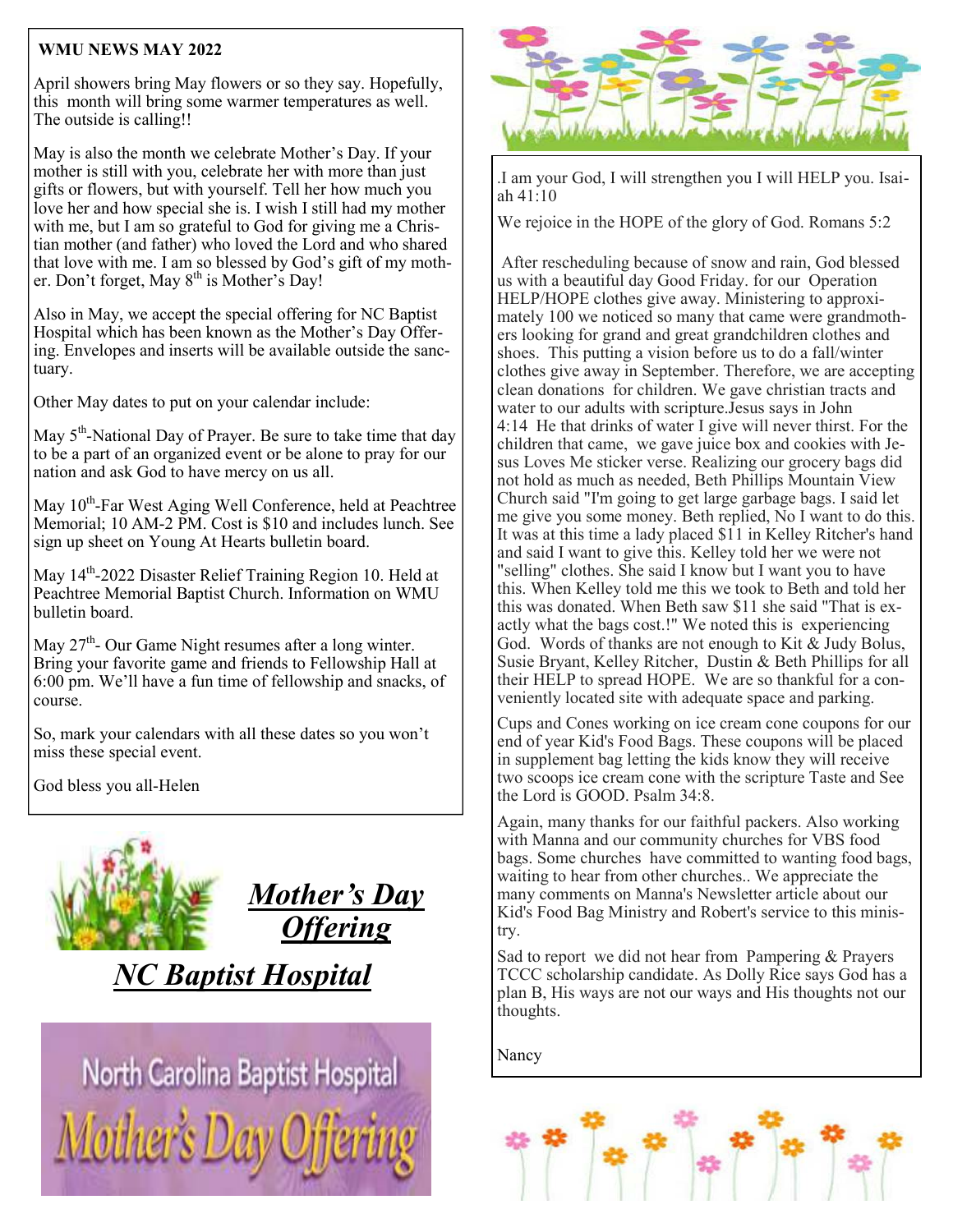

HAPPY BIRTHDAY TO PASTOR CALVIN AND HIS FAMILY!!!

\*\*\*\*\*\*\*\*\*\*\*\*\*\*\*\*\*\*\*\*\*\*\*\*\*\*\*\*\*\*\*\*\*\*\*

HAPPY MOTHER'S DAY to all our moms and to the women that have been motherly figures to others.

\*\*\*\*\*\*\*\*\*\*\*\*\*\*\*\*\*\*\*\*\*\*\*\*\*\*\*\*\*\*\*\*\*\*\*

CONGRATULATIONS TO OUR GRADUATES, High School and College!!!

Adam Bobo: Murphy High School

\*\*\*\*\*\*\*\*\*\*\*\*\*\*\*\*\*\*\*\*\*\*\*\*\*\*\*\*\*\*\*\*\*\*\* COMING SOON!!! YES to VBS!!! Summertime is almost here!

Please keep all our VBS Workers in your prayers and our VBS Director, Sherrie Hammond.



### **Wednesdays:**

Youth Praise Team 5:30 p.m. Kids Praise Team 6:00 p.m. M&Ms Children's Choir 6:00 p.m. Sanctuary Choir Rehearsal 6:30 p.m.

### **Sundays:**

Solos & Special Music Rehearsal 7:00 p.m.

**Come Join Us and Uplift the Name of Jesus!!!** 

Always at His feet! Jennifer

*For it is by grace you have been saved, through faith and this is not from yourselves, it is the gift of God—not by works, so that no one can boast. For we are God's handiwork, created in Christ Jesus to do good works, which God prepared in advance for us to do. Ephesians 2: 8-10* 



## YOUNG AT HEARTS

A delightful time was had by the 22 who attended the Young At Hearts "Show and Tell" luncheon on Thursday, April 21. Jim and Pat Lancaster prepared a yummy ham, and everyone else supplied other meats and complementary dishes. Ronney Craig decorated the tables with spring bunnies. Priscilla Cope shared a devotional about the Seven Wonders of God that reminded us how great God is and how much He cares about us as individuals, and how His desire is for us to live for Him. An offering of \$34 was collected for the Food Bank.

May is a special month, in that the first Sunday we celebrate Senior Day. There will be some special "Senior Moments" in the morning service, and in the evening we'll share a church-wide fellowship meal in our Fellowship Hall.

Tuesday, May 10, there will be a special program for seniors at the Peachtree Memorial Baptist Church. Sessions will address particular needs that seniors face. It will be held from 10 a.m. to  $2$  p.m., and will include lunch.

We will also have a "field trip" to Meeks Park in Blairsville on our usual third Thursday meeting date, May 19. We plan to take the bus.

We have many ways to exercise our privilege of prayer. One of the areas is to remember our Christian brothers and sisters in Ukraine, that families will be reunited soon. Pray also for the displaced persons who are seeking refuge in neighboring countries. We need to be in continued prayer for the persecuted church around the world, especially in America. Pray for our governmental leaders, especially with elections coming up this month. Know who the candidates are that support Godly values and vote them in.

Pray for healing for Reba Gibson, Kenneth Lloyd, Michael Donovan, Pat Sealy, and Faye Parker after recent surgeries; and for others with major health problems, including Steve Booth, Bettie Barfield, David Brooks, Frank and Helen Wilson, Priscilla Cope, Jean Higdon, and Shelby O'Neal. Pray also for those who have recently lost loved ones, including the family of Jack Postell.

Those with ongoing needs include Burke and Dianne West, Dana Jones, Mack and Jeannie Huscusson, Bill and Nancy Huffines, Ralph and Charlotte Clutton, Art and Kelly Richter, Neil and Modean McKeehan, June Brooks, Cricket Gray, Gay West, Marna Chapman, Marilyn Raxter, Linda Graham, and Ronney Craig.

Pray for the health and strength of Christian family relationships around the world. Pray for the Personnel Committee as they seek a youth pastor, and for those who are working with the youth. Pray for our church's financial need and for unity as we work together to further the Kingdom of God.

Pray for Pastor Calvin and his family, deacons and their families, Jennifer Farr and musicians, teachers and leaders in the various Sunday ministry and Wednesday evening classes, and each one who has a unique part in making Andrews First Baptist Church a lighthouse for Jesus. Remember our students as they near the end of another school year, with various tests to take. Pray for our college students, high school and middle school students, and all those in elementary school, as well as teachers and staff in our schools, that they may let their lights shine for Jesus. Remember to pray for our military on a daily basis as they protect our freedoms, and pray that their families may be reunited soon, too.

Lord, make me a blessing to someone today!

The Young At Hearts Committee Ronney Craig, Jean Higdon, Jim and Pat Lancaster, Faye Parker, and Jeanette Wilson